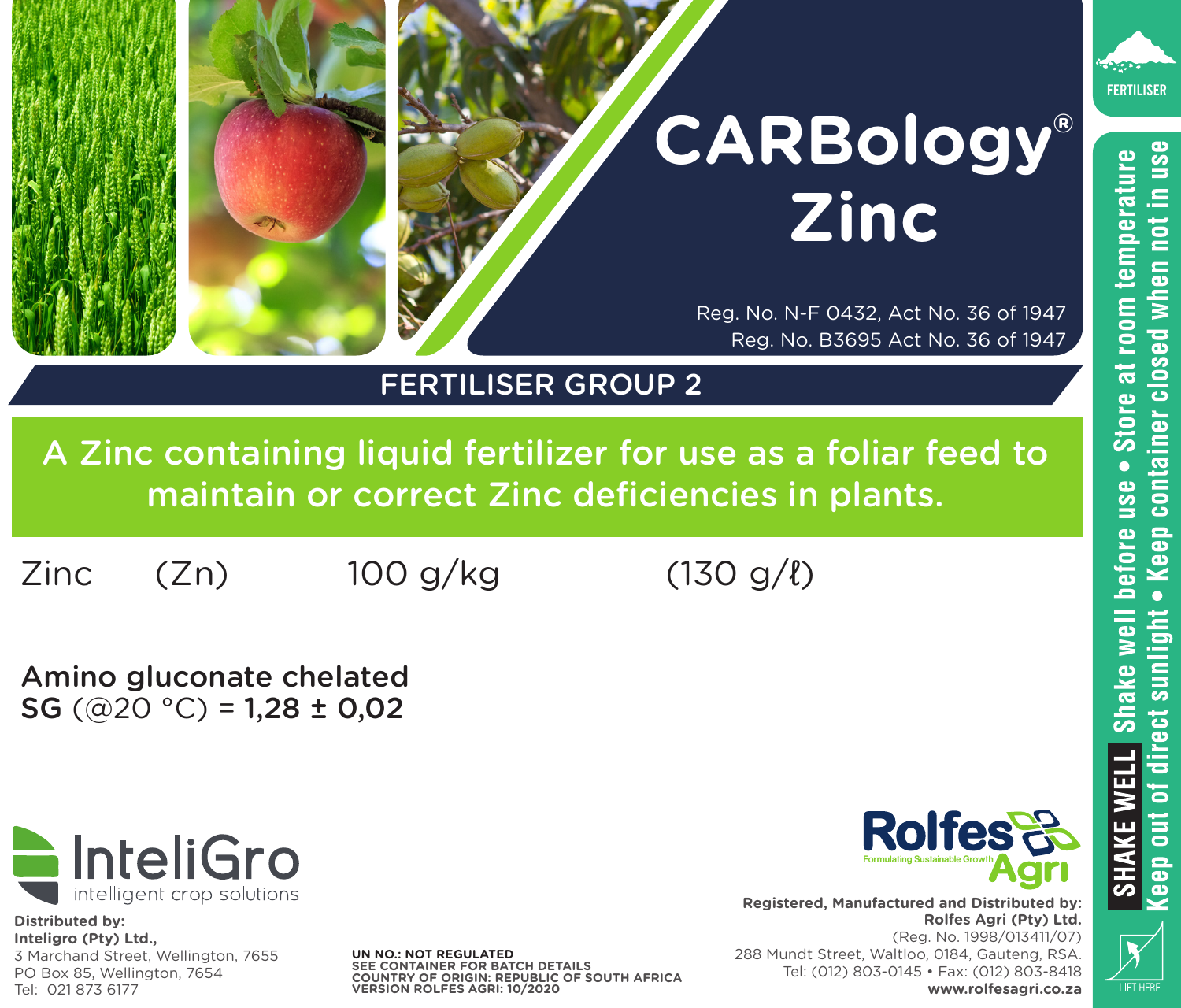### **DIRECTIONS FOR USE**: USE ONLY AS DIRECTED

- 
- 
- Do NOT apply CARBOLOGY® ZINC:<br>• In combination with copper containing fungicides, phosphates or phosphonates<br>• Within 30 days after application of any copper fungicides<br>• In combination with highly alkaline material such a
- CARBOLOGY® ZINC should preferably be applied in the early morning or late afternoon. Do not apply to plants that are undergoing a period of moisture or heat stress.<br>• CARBOLOGY® ZINC could lower the pH of the spray water
- 

#### **RECOMMENDATIONS:**

Please ensure not to exceed the maximum rate per hectare. Do not exceed a concentration of 2 % (2 ℓ / 100 ℓ water) if mixed with other chemicals in a spray tank.

| <b>CROP</b>                                             | <b>MAX RATE / HA PER</b><br><b>APPLICATION</b> | <b>RATE PER</b><br><b>100 &amp; WATER</b> | <b>REMARKS</b>                                                                                                                                                                                                                        |
|---------------------------------------------------------|------------------------------------------------|-------------------------------------------|---------------------------------------------------------------------------------------------------------------------------------------------------------------------------------------------------------------------------------------|
| Beans, Groundnuts, Peas,<br>Soy-, Green- and Dry Beans  | 2l                                             | $50 - 300$ ml                             | Apply 1 – 2 applications early in the growing season. Apply in 200 – 500 $\ell$ water per hectare.                                                                                                                                    |
| <b>Cereals</b><br>(Wheat, Barley, Oats)                 | 2l                                             | $50 - 500$ ml                             | Apply early in the season at the first signs of a deficiency and repeat the application if required.<br>Apply in $50 - 300$ $\ell$ water per hectare.                                                                                 |
| <b>Deciduous Fruit</b><br>(Pome and Stone Fruit)        | 10 <sub>l</sub>                                | $70 - 300$ ml                             | Apply first application at second green-tip spray and repeat $2-3$ times from 100 % petal drop with $10-14$ days<br>intervals. Repeat after harvest. Apply in $1000 - 3000$ $\ell$ water per hectare or according to Tree Row Volume. |
| Grapes                                                  | 5l                                             | $70 - 300$ ml                             | Apply first application at $10 - 15$ cm shoot length, and repeat $2 - 3$ times during the growing season.<br>Apply in $500 - 1000$ $\ell$ water per hectare.                                                                          |
| <b>Row Crops</b><br>Maize and Sweet Corn                | 5l                                             | $100 - 500$ m $\ell$                      | Start application early in the season at the first signs of a deficiency and repeat if required. Apply in 200 – 500 $\ell$<br>water per hectare.                                                                                      |
| Cotton                                                  | 2l                                             | $50 - 300$ ml                             | Apply first application early in the season and repeat if required. Apply in 500 $\ell$ water per hectare.                                                                                                                            |
| <b>Subtropical Fruit</b><br>Avocados                    | 10 <sub>l</sub>                                | $70 - 300$ m $\ell$                       | Start application on flowers in the spring. Repeat $1 - 2$ times on all new growth in the summer.<br>Apply in $1000 - 3000$ $\ell$ water per hectare.                                                                                 |
| Citrus                                                  | 10 <sub>l</sub>                                | $50 - 300$ m $\ell$                       | Apply as a full cover spray in spring to all new growth. Repeat $1-2$ times. Do not spray directly before or during<br>harvest. Apply in $1000 - 3000$ $\ell$ water per hectare.                                                      |
| Mangoes                                                 | 10 <sub>l</sub>                                | $70 - 300$ ml                             | Apply as a full cover spray in the spring and repeat the application in the summer if required.<br>Apply in 3 000 $-$ 4 000 $\ell$ water per hectare.                                                                                 |
| Tea                                                     | 2l                                             | $50 - 300$ ml                             | Apply early in the season on new growth. Apply 3 - 4 applications depending on severity of deficiency.<br>Apply in $200 - 600$ $\ell$ water per hectare.                                                                              |
| <b>Tree Nuts</b><br>Macadamia, Pecans and<br>other Nuts | 15 <sub>l</sub>                                | $70 - 300$ ml                             | Start application in the spring and repeat on all new growth later in summer or when deficiencies occur.<br>Repeat $1-2$ times if necessary. Apply in $1000-4000$ $\ell$ water per hectare.                                           |